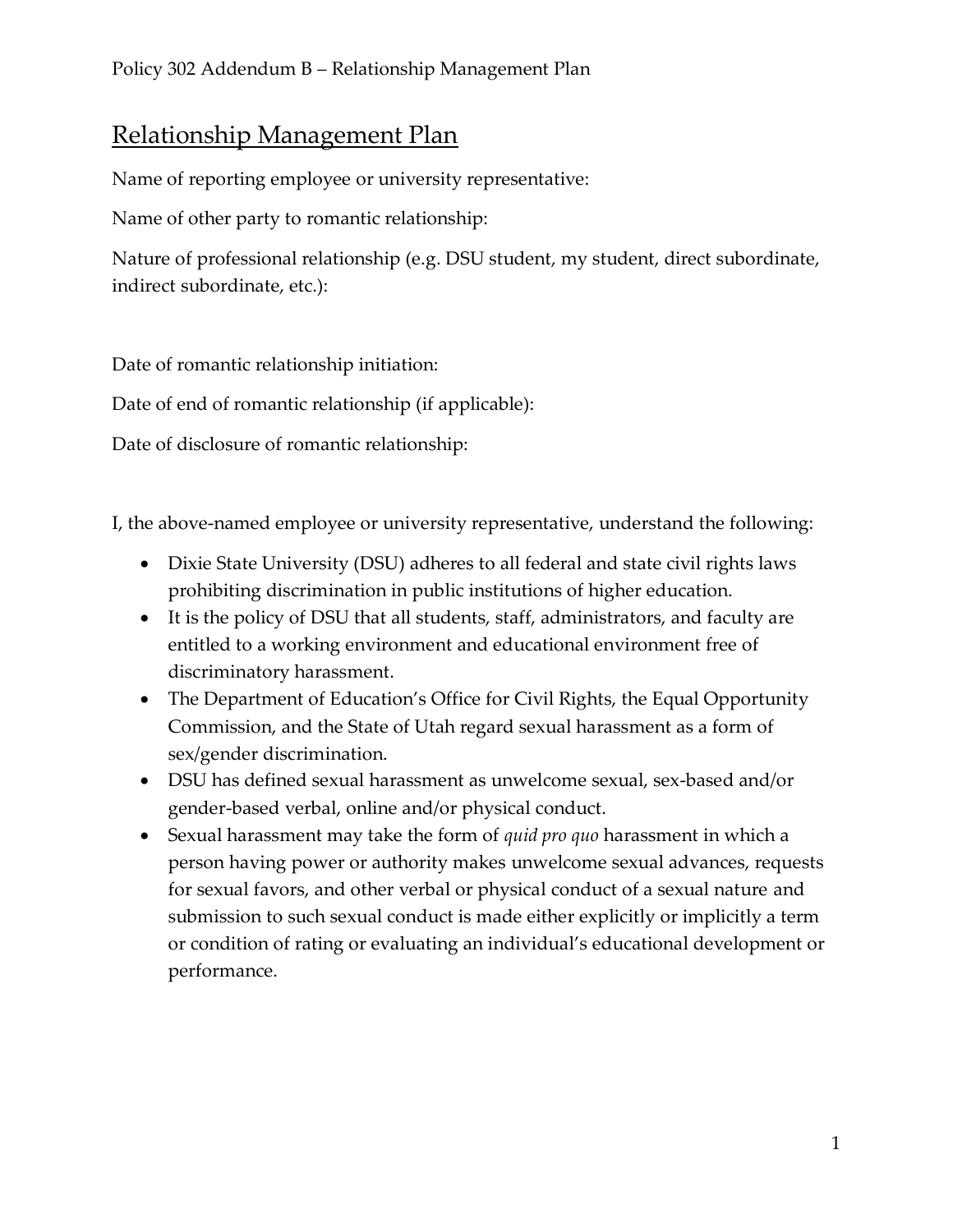## Policy 302 Addendum B – Relationship Management Plan

I, the above-named employee or university representative, agree that I have read and understand the following policies:

- DSU Policy 302: Professional Boundaries in Relationships
- DSU Policy 154: Title IX, Harassment and Nondiscrimination
- DSU Policy 157: Personal Conduct/Conflict of Interest

## Relationships with Subordinates:

I, the above-named employee or university representative, agree that I will not initiate or participate in any direct employment benefit or penalty as it relates to the abovenamed other party. Specifically, I will not undertake the following identified actions in regards to such person:

- $\quad$  Act as their direct supervisor and assign daily work.
- $\Box$  Draft or approve their job description or compensation.
- $\qquad \qquad$  Approve or deny leave of any kind.
- $\quad \_$  Serve on a hiring committee for which they are an applicant.
- $\quad \_$  Evaluate them for retention, promotion, or tenure.
- Impose corrective or disciplinary action.
- $\quad \_$  Serve on a disciplinary review board or committee that evaluates their appeal.
- $\Box$  Nominate or evaluate them for an award.
- \_\_\_ Any other direct benefit or penalty(detail below)